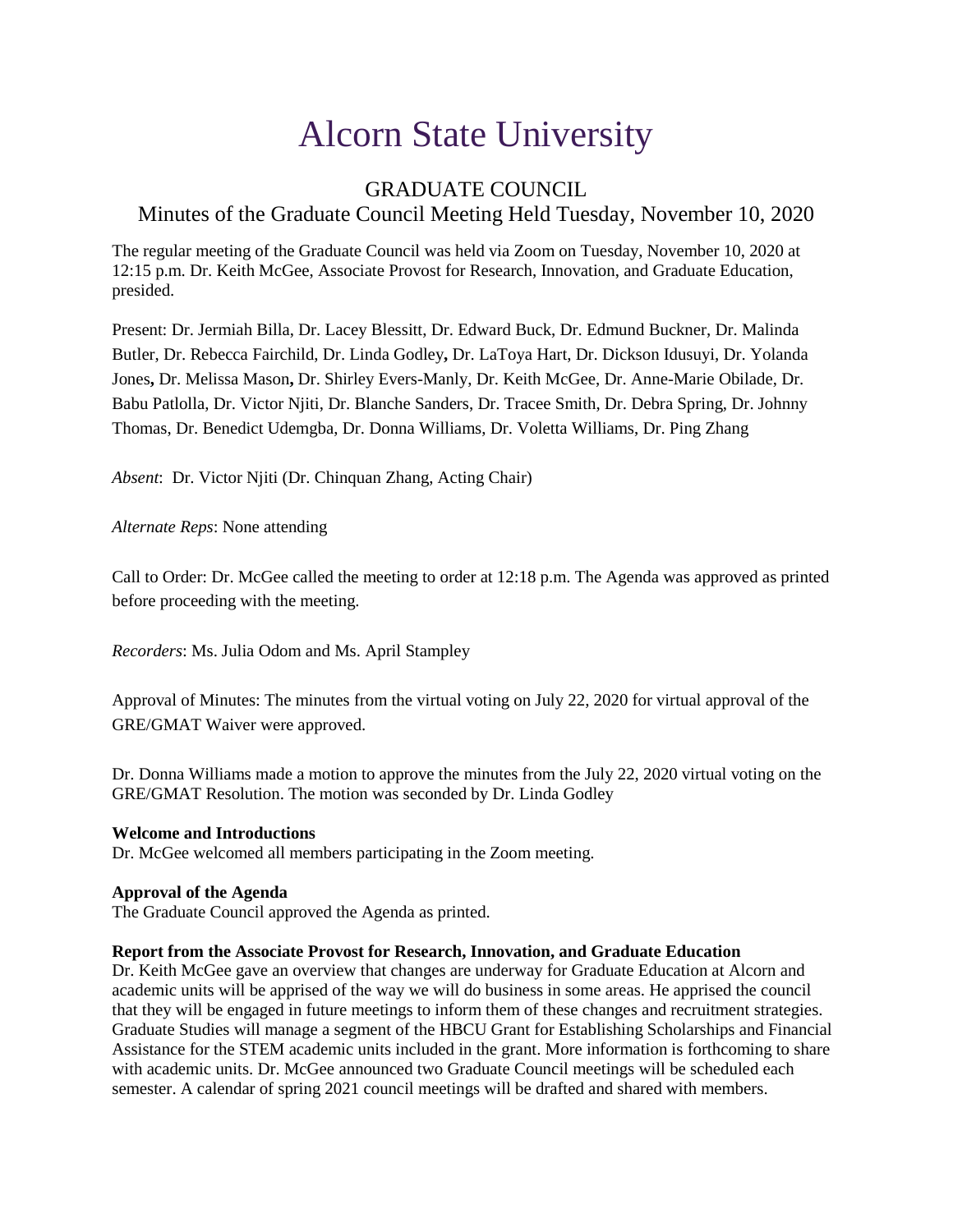# **MAT Waiver of Test Scores**

Dr. Malinda Butler gave an overview of the decision by the Mississippi Department of Education to waive test scores for admission to the Alternate Route (Master of Arts in Teaching) program due to COVID-19. The Department of Education and Psychology adopted this waiver to implement at Alcorn State University.

# AMENDMENT

An applicant for licensure who completed a nontraditional (alternate route) teacher preparation program, who was unconditionally admitted to a nontraditional (alternate route) teacher preparation program under the State Board of Education•s COVID-19 program admission test rule suspension on or before December 31, 2021, will not be subject to meeting the testing requirement as established in Miss. Code Ann. § 37-3-2 and/or State Board of Education for the issuance of the Three-Year Alternate Route Nonrenewable Internship License or the Five-Year Standard Mississippi Educator License, provided a complete application for licensure is received in the MOE Division of Educator Licensure on or before July 31, 2022.

• All Students admitted to the Master of Arts in Teaching Program must have a 2.75 GPA or above in the content coursework or the B. S. Degree of the licensure area sought.

Due to the impact of COVID 19 on the policy regarding admission to the Master of Arts in Teaching Program both Elementary and Secondary through Graduate Studies in Effective, the requirement of a twenty-one (2J) on the ACT or passing score on the Praxis Core Academic Skills for Educators is recommend to be suspended for all candidates seeking admission to non-traditional (alternate route) educator preparation programs on or before December 3J, 2021.

Testing Waiver Requirements:

- Candidates for the alternate route program for teacher licensure (MAT) may be admitted with at least a bachelor's degree in the area of licensure sought:
- at least a bachelor's degree in any area with 18 hours of undergrad uate/graduate coursework with a grade of "C" or higher in the area of licensure sought; or
- at least a bachelor's degree in any area and a passing score on the Specialty test on the appropriate Subject Area Assessment in area of licensure sought.

Applicants for Alternate Route Elementary Education (MAT Elementary Education) will have to pass the Praxis II Specialty Content (area est (5018) and the Foundation of Reading Test (229) with results at state requirements to enter the program.

tN (r)a.

Department Curriculum Committee Chair

<u>Mulen de Miller</u><br>ting Dean, School of Education and Psychology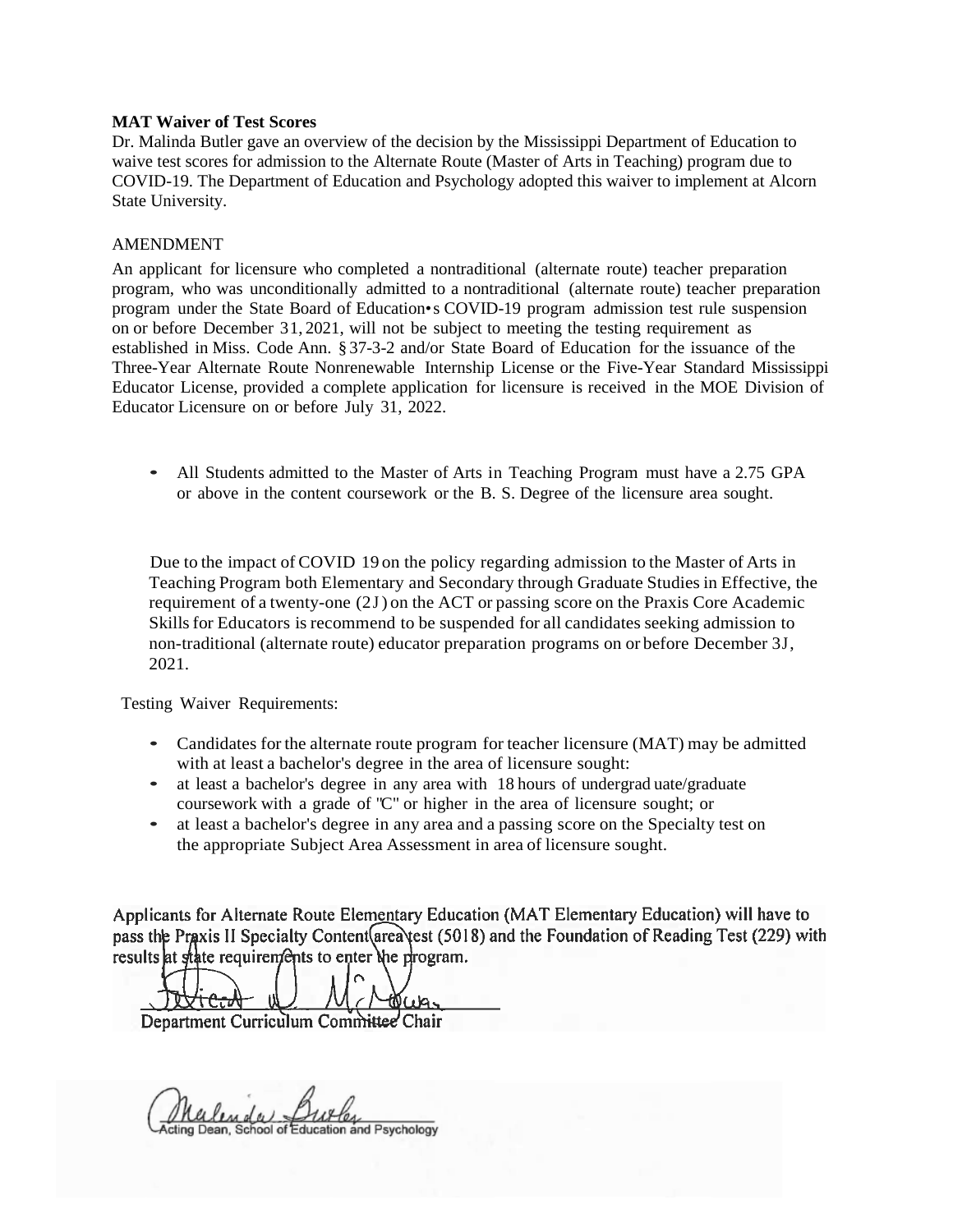Dr. Malinda Butler made a motion to accept the Alternate Route Waiver for Master of Arts in Teaching as amended by the Mississippi Department of Education. The motion was seconded by Dr. Yolanda Jones.

#### **Graduate Faculty**

Listed below are the names of faculty approved for membership with noted amendments approved by the Graduate Council.

# **School of Agriculture and Applied Sciences**

School of Agriculture and Applied Sciences

1. Dr. Edmund R. Buckner, Professor, Current ASU Full Member until 10/31/2022

Advanced Technologies

- 2. Dr. Rejoice A. Addae, Associate Professor, Reappointment, ASU Associate Member
- 3. Dr. Maxwell Ankrah, Adjunct, Reappointment, ASU Professional Affiliate
- 4. Dr. Jermiah K. Billa, Associate Professor, Reappointment, ASU Associate Member
- 5. Dr. Carrie Ford Campbell, Adjunct, Reappointment, ASU Professional Affiliate

#### **Agriculture**

- 6. Dr. Barry Bequette, Professor, Reappointment, ASU Full Member
- 7. Dr. Avis Joseph, Associate Professor, Reappointment, ASU Associate Member
- 8. Dr. Leonard C. Kibet, Assistant Professor, Reappointment, ASU Associate Member
- 9. Dr. Cassandra Vaughn, Assistant Professor, Reappointment, Associate Member

#### **School of Arts and Sciences**

#### Biological Sciences

10. Mr. Leroy Johnson, Adjunct, Reappointment, ASU Professional Affiliate

Chemistry and Physics

11. Dr. Yolanda Jones, Associate Professor, Reappointment, ASU Full Member

English, Languages, and Mass Communication.

- 12. Dr. Eric U. Dogini, Professor, Reappointment, ASU Associate Member
- 13. Dr. Anne-Marie R. Obilade, Associate Professor, New Appointment, ASU Full Member
- 14. Attorney Toni Terrett, Assistant Professor, Reappointment, ASU Professional Affiliate

Fine Arts

- 15. Dr. David Miller, Professor, Reappointment, ASU Full Member
- 16. Dr. Jessie Primer, Adjunct, New Appointment, ASU Professional Affiliate

# Social Sciences

- 17. Dr. Stephen Hall, Adjunct, Reappointment, ASU Professional Affiliate
- 18. Dr. Vitalis Ibeanacho, Professor, Reappointment, ASU Full Member
- 19. Dr. Alaba Oludare, Adjunct, Reappointment, ASU Professional Affiliate

## **School of Business**

- 20. Mrs. Marcharie Chambliss, Adjunct, Reappointment, ASU Professional Affiliate
- 21. Dr. Tamia Herndon, Adjunct, New Appointment, ASU Professional Affiliate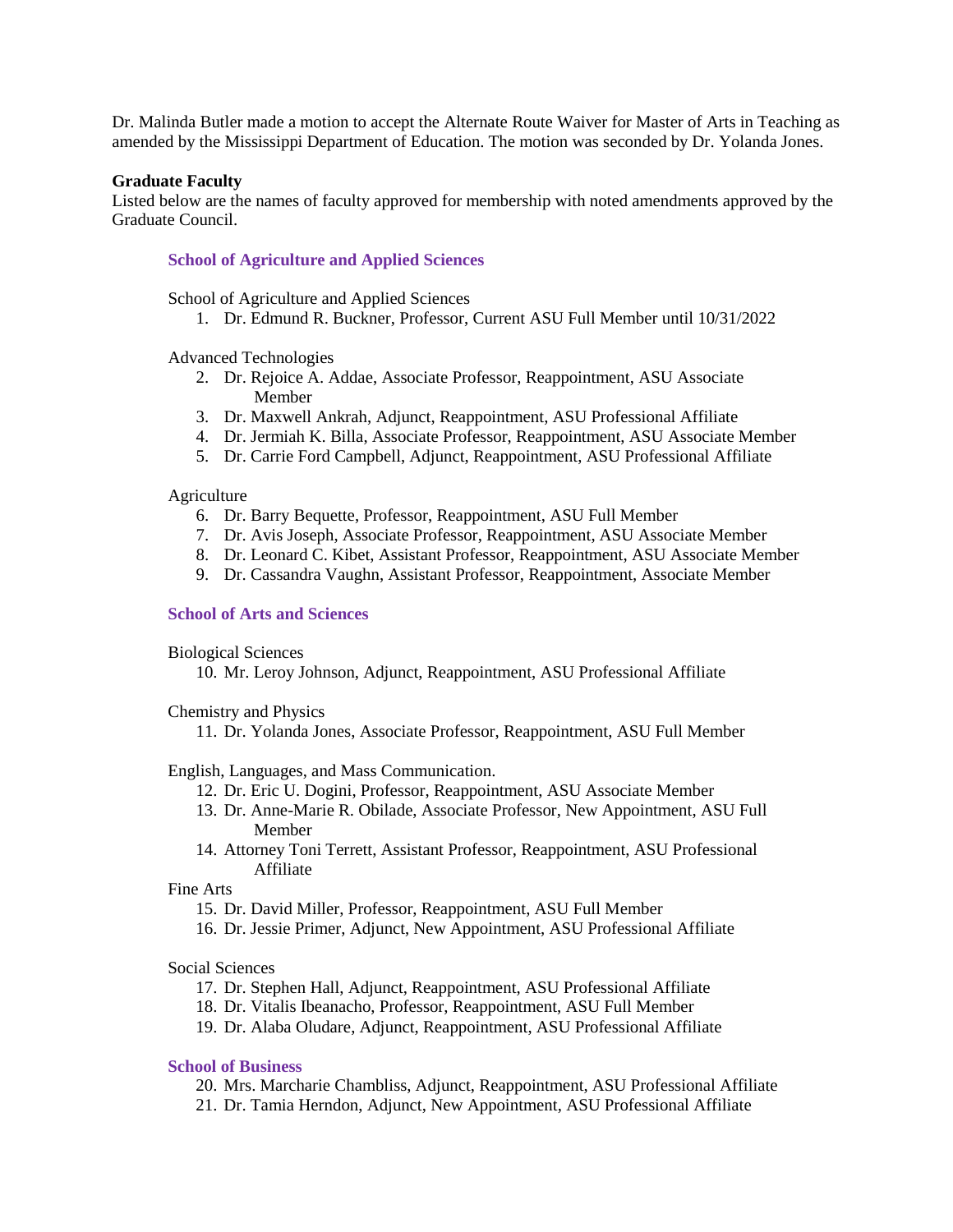- 22. Mrs. Sharon Igwebuike, Adjunct, New Appointment, ASU Professional Affiliate
- 23. Mrs. Elena Kabanova, Adjunct, New Appointment, ASU Professional Affiliate
- 24. Dr. Benedict Udemgba, Professor, Reappointment, ASU Full Member
- 25. Dr. Tim Wilson, Adjunct, Reappointment, ASU Professional Affiliate
- 26. Dr. Gregory Winter, Associate Professor, New Appointment, ASU Associate Member

#### **School of Education and Psychology**

School of Education and Psychology

27. Dr. Malinda Butler, Professor, Reappointment, ASU Full Member

# Education and Psychology

- 28. Dr. Edward Buck, Adjunct, New Appointment, ASU Professional Affiliate
- 29. Dr. LaShundia Carson, Professor, Reappointment, ASU Full Member
- 30. Dr. Katherine Clark, Adjunct, New Appointment, ASU Professional Affiliate
- 31. Dr. LaToya Hart, Adjunct, Reappointment, ASU Professional Affiliate
- 32. Dr. Janice Moore Hopkins, Adjunct, New Appointment, ASU Professional Affiliate
- 33. Dr. Felicia McGowan, Assistant Professor, Reappointment, ASU Associate Member
- 34. Dr. April O. Miley, Assistant Professor, Reappointment, ASU Full Member
- 35. Dr. Maxine Moorehead, Adjunct, Reappointment, ASU Professional Affiliate
- 36. Dr. Helen Wyatt, Adjunct, Reappointment, ASU Professional Affiliate

#### Health, Physical Education and Recreation

- 37. Mr. David Kelly Brooks, Adjunct, Reappointment, ASU Professional Affiliate
- 38. Attorney Brummett, Adjunct, Reappointment, ASU Professional Affiliate
- 39. Dr. Jason Cable, Adjunct, Reappointment, ASU Professional Affiliate
- 40. Dr. Dongwook Cho, Assistant Professor, Reappointment, ASU Associate Member
- 41. Dr. Dewayne Middleton, Adjunct, Reappointment, ASU Professional Affiliate
- 42. Dr. Tiese Roxbury, Adjunct, Reappointment, ASU Professional Affiliate
- 43. Dr. Johnny D. Thomas, Associate Professor, Reappointment, ASU Full Member
- 44. Mrs. Elizabeth Emily Wollett, Adjunct, Reappointment, ASU Professional Affiliate

#### **School of Nursing**

## School of Nursing

45. Dr. Shirley Evers-Manly, Professor, New Appointment, ASU Full Member

# Graduate Nursing

- 46. Dr. Carolyn Dollar, Associate Professor, Reappointment, ASU Full Member
- 47. Dr. Chester Cory Smith, Assistant Professor, Reappointment, ASU Associate Member
- 48. Mrs. Hazel Washington, Adjunct, Reappointment, ASU Professional Affiliate

It was moved by Dr. Edmund Buckner to accept the recommendations for graduate faculty with the necessary amendments. The motion was seconded by Dr. Malinda Butler.

## **Curriculum and Programs**

Dr. McGee gave an overview of general upcoming agenda items for discussion at next meeting. .Deans and coordinators were informed to review current programs with low enrollment to determine ones that need to be deleted/suspended and new programs to add that would boost enrollment. Dr. LaToya Hart,